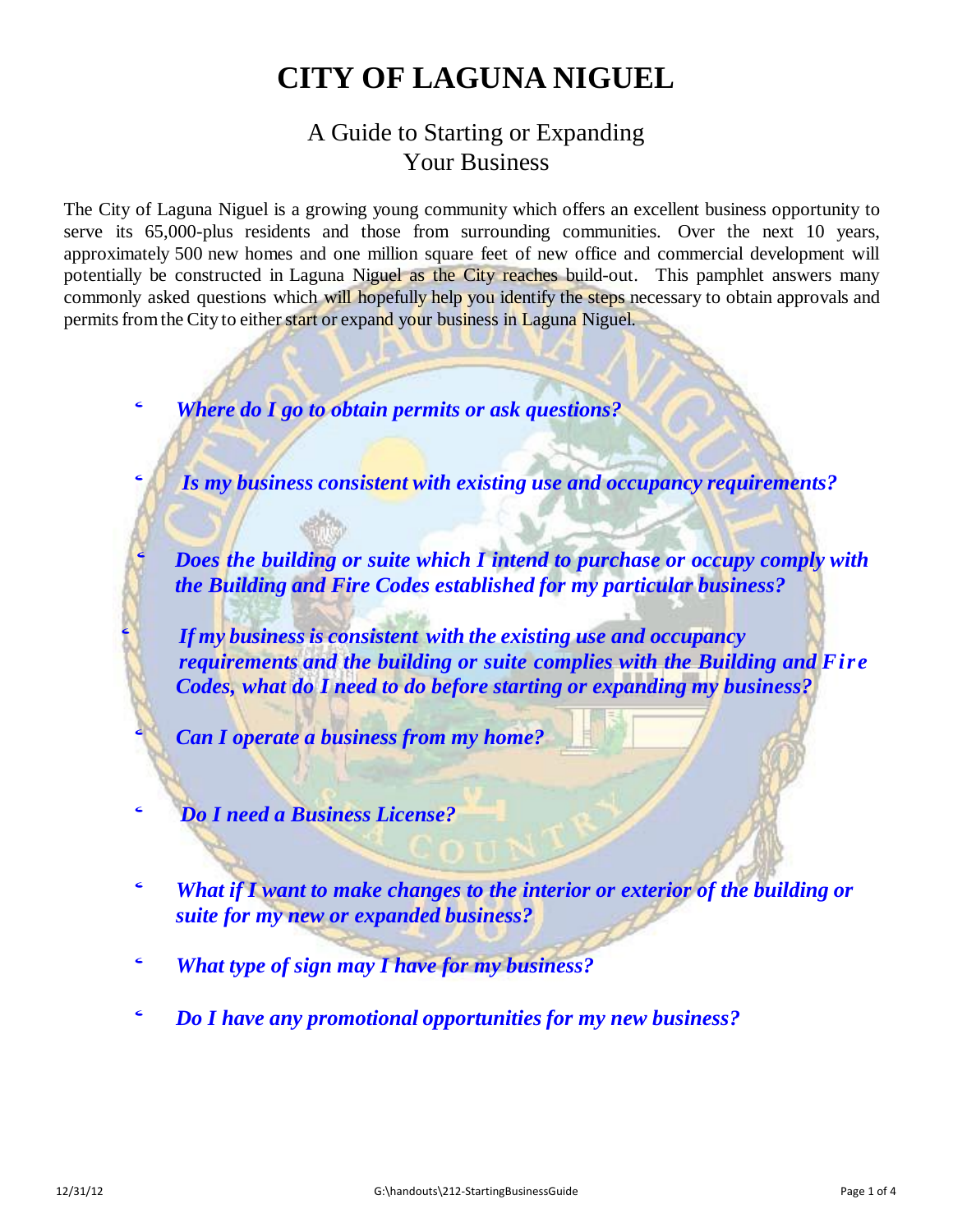#### *Where do I go to obtain permits or ask questions?*

The Community Development Department is conveniently located at 30111 Crown Valley Pkwy, at the intersection of Alicia Pkwy and Crown Valley Pkwy. The Community Development Department provides planning, building and grading services at one location. The rest of City Hall, including the Public Works Department, is located on the second floor of City Hall above the Community Development Department.

The Community Development Department is open Monday through Friday, 8:00 a.m. - 5:00 p.m., except holidays. The Planning and Building Counter closes at 4:00 p.m. daily. The telephone number for all services is (949) 362- 4360.

#### *Is my business consistent with existing use and occupancy requirements?*

To answer this question you will first want to talk with a planner from the Community Development Department. The City's Zoning Code identifies many types of businesses which are either permitted or require approval of a Use Permit (UP) prior to operation of the business. Additionally, the building which you intend to occupy may already have a UP which previously established regulations regarding the types of permitted businesses.

If you find that your business is inconsistent with the City's Zoning Code or a previously approved UP, please speak with a planner from the Community Development Department regarding the next steps in the process of starting your business. Businesses requiring a UP generally include restaurants and other food uses, live entertainment, hair/nail salons, and automotive uses. If you are required to process a new UP, you can expect the process to generally take between 30 to 60 days, but may be longer depending on circumstances. The processing costs vary since the City bills hourly from an initial deposit, the amount of which varies depending on the project. The funds which are not used are returned to the applicant.

## *Does the building or suite which I intend to purchase or occupy comply with the Building and Fire Codes established for my particular business?*

The City's Building and Fire Codes contain specific construction requirements for all types of businesses, including exiting requirements, disabled access and facility requirements, fire walls, occupancy loads and occupancy separations. Please contact a Building Division staff member from the Community Development Department to determine whether the building complies with the codes for your particular business. The Building Division staff may ask you to provide information on your business and a site plan of the building or tenant space with dimensions. In certain cases, the City may need to conduct a special inspection which carries an additional fee.

## *If my business is consistent with the existing use and occupancy requirements and the building or suite complies with the Building and Fire Codes, what do I need to do before starting or expanding my business?*

After you have verified that your business is consistent with the use requirements and the building complies with the Building and Fire Codes for your use, the next step is to obtain a Certificate of Use and Occupancy (C of O). The City does not require a business license. However, when a business changes name or ownership, a C of O must be obtained from the Community Development Department. The process to obtain a C of O is simple. The business owner must be present at the Community Development Department to fill out a C of O application, pay a processing fee, and submit a site plan and floor plan detailing the location and layout of the business. A C of O is issued after a one-time inspection by the Building Division and assuming compliance with the City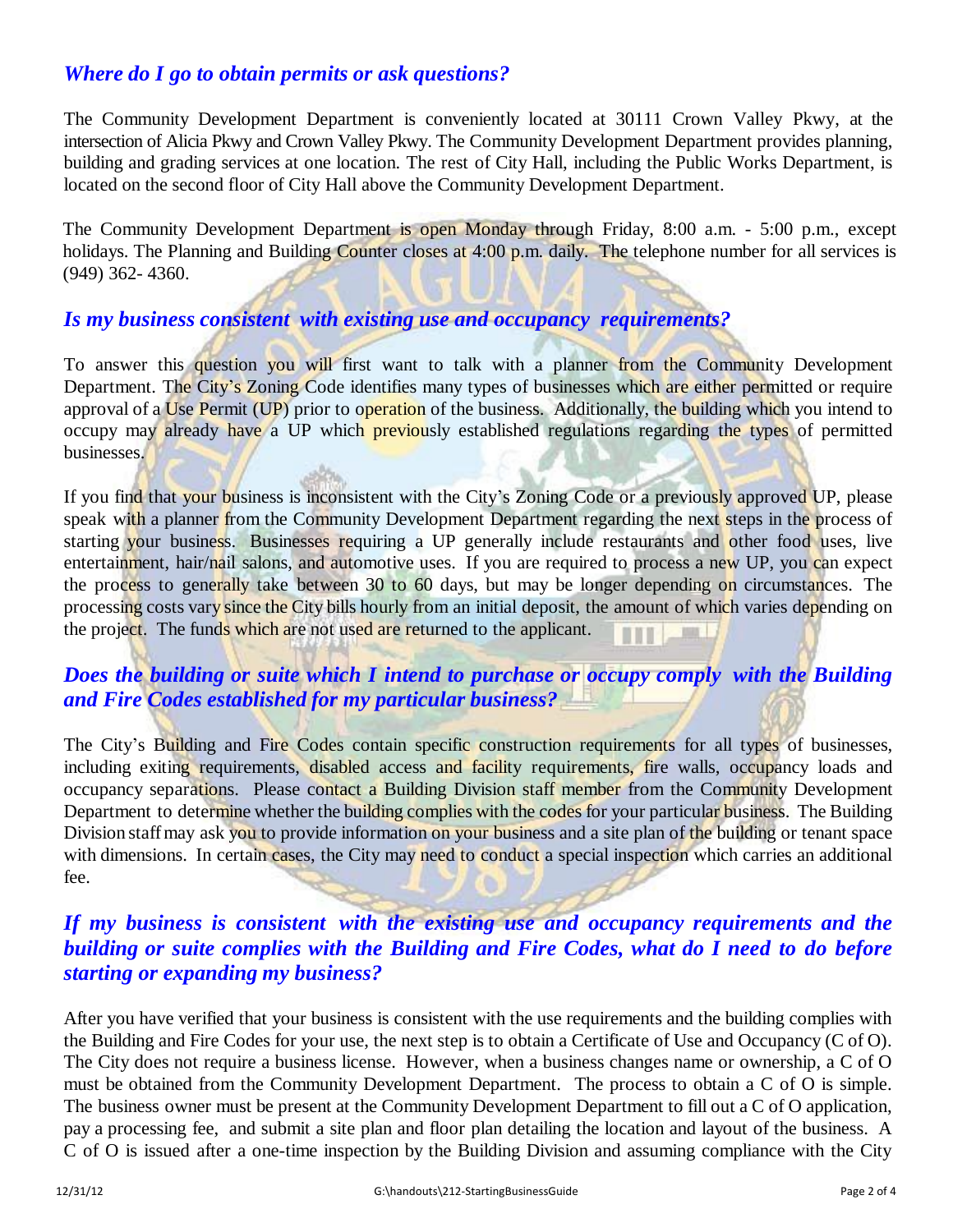codes. The building or tenant suite cannot be occupied until a C of O has been issued.

#### *Can I operate a business from my home?*

Yes. However, you must obtain a Home Occupation Permit. In order to obtain a Home Occupation Permit, the business owner must be present at the Community Development Department to fill out an application. The application outlines several conditions of approval to operate a home business, including: the business will not have any employees or customers visiting the home; all business must be done by mail, phone, fax or computer; and the business cannot create any noise, traffic or other impacts that disturb the surrounding residential uses. A one- time processing fee is charged and the Home Occupation Permit is issued on site.

# *Do I need a Business License?*

No. The City does not require a business license. However, you will need to obtain a C of O as previously discussed. Also, depending on your particular situation, you may require other approvals from the Community Development Department, Health Department, Police Services or other applicable public agency.

# *What if I want to make changes to the interior or exterior of the building or suite for my new or expanded business?*

Many new businesses remodel their building or tenant suite to fit the particular needs of the new business. If this is your intention, several steps must be taken before you can open for business. First, building permits must be obtained from the Community Development Department. In order to obtain a building permit, building plans must be submitted for review. Typically, tenant improvement plans require five days for plan check. The costs for building plan check and the building permit are based on the valuation of the improvements. After the permit is issued and work has begun, you must call for building inspections. When the work has been completed and finalized by the Building Division, a Certificate of Use and Occupancy will be issued. The building or tenant suite cannot be occupied until a Certificate of Use and Occupancy has been issued.

Improvements to a building or suite can be complicated and experienced licensed professionals can save you money and time. Businesses must comply with disabled access and facility standards in addition to the Building and Fire Code requirements. Where tenant improvements are proposed, up to 20 percent of the valuation of the improvements may be required to be used toward upgrading handicap-accessible facilities, such as restrooms and ramps, to meet current standards. In addition, businesses involving food preparation and service must meet Health Department requirements. Licensed architects and contractors, who have previous experience with commercial projects, handicap standards and Building, Fire and Health Codes, can be invaluable to efficiently process your project.

# *What type of sign may I have for my business?*

If you intend to install new exterior business signs or change the number or type of existing signs, including change of copy, you must obtain planning approval and building permits. Therefore, before buying new signs, please first speak with your property manager and a planner from the Community Development Department to review all of the regulations. The City's zoning regulations contain very specific sign regulations, and many of the shopping centers in the City have approved Sign Programs that establish sign parameters for the center.

The sign regulations are designed to provide signage exposure while maintaining consistency among each tenant. Signs also require a building permit in order to review the electrical and structural plans. Please submit building plans for your new signs prior to installation. However, please be aware that you must have a C of O for your new business on file before the City can issue a sign permit.